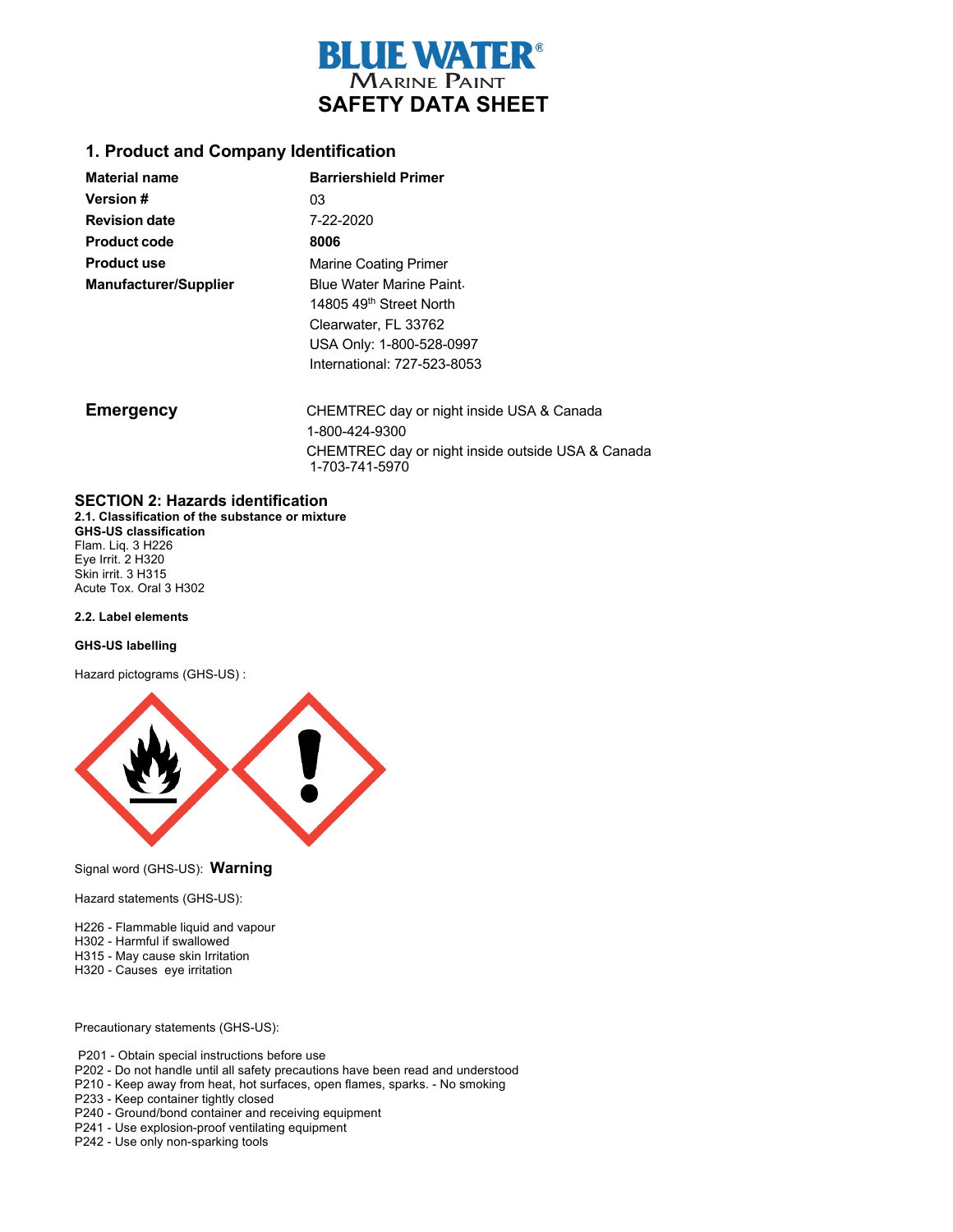- P243 Take precautionary measures against static discharge
- P260 Do not breathe dust, fume, gas, mist, spray, vapours
- P261 Avoid breathing dust, fume, gas, mist, spray, vapours
- P264 Wash hands, forearms and face thoroughly after handling
- P270 Do not eat, drink or smoke when using this product
- P272 Contaminated work clothing must not be allowed out of the workplace
- P273 Avoid release to the environment
- P280 Wear eye protection, protective gloves, protective clothing
- P301+P310 IF SWALLOWED: Immediately call a doctor, a poison center
- P301+P312 If swallowed: Call a doctor, a poison center if you feel unwell
- P302+P352 If on skin: Wash with plenty of soap and water

P303+P361+P353 - IF ON SKIN (or hair): Take off immediately all contaminated clothing. Rinse skin with water/shower

P305+P351+P338 - IF IN EYES: Rinse cautiously with water for several minutes. Remove

contact lenses, if present and easy to do. Continue rinsing

P307+P311 - If exposed: Call a poison center/doctor

P308+P313 - If exposed or concerned: Get medical advice/attention

P314 - Get medical advice/attention if you feel unwell

- P321 Specific treatment (see first aid instructions on this label)
- P330 Rinse mouth

P331 - Do NOT induce vomiting

P333+P313 - If skin irritation or rash occurs: Get medical advice/attention

P337+P313 - If eye irritation persists: Get medical advice/attention

P362+P364 - Take off contaminated clothing and wash it before reuse

P370+P378 - In case of fire: Use alcohol resistant foam, sand, carbon dioxide (CO2) to extinguish

P391 - Collect spillage

P403+P235 - Store in a well-ventilated place. Keep cool

P405 - Store locked up

P501 - Dispose of contents/container to a licensed hazardous-waste disposal contractor or

collection site except for empty clean containers which can be disposed of as non-hazardous waste

## **3. Composition / Information on Ingredients**

| <b>Components</b>  | CAS        | <b>Percent</b> |  |
|--------------------|------------|----------------|--|
| Xylene             | 1330-20-7  | $< 16.0\%$     |  |
| Magnesium Silicate | 14807-96-6 | $< 11.0\%$     |  |
| High Flash Naphtha | 64742-94-6 | $< 16.0\%$     |  |
| Aluminum Flake     | 7429-90-5  | $< 7.0\%$      |  |

## **4. First Aid Measures**

| Eye contact         | Immediately flush with plenty of water for at least 15 minutes. If easy to do, remove contact<br>lenses. Get medical attention. In case of irritation from airborne exposure, move to fresh air. Get<br>medical attention if symptoms persist.              |
|---------------------|-------------------------------------------------------------------------------------------------------------------------------------------------------------------------------------------------------------------------------------------------------------|
| <b>Skin contact</b> | Immediately flush with plenty of water for at least 15 minutes while removing contaminated<br>clothing and shoes. Get medical attention if irritation persists. Wash contaminated clothing before<br>reuse. Destroy or thoroughly clean contaminated shoes. |
| <b>Inhalation</b>   | Move person to fresh air. If person is not breathing, call911 or an ambulance then give                                                                                                                                                                     |
|                     | artificial respiration, preferably mouth to mouth if possible. Call a poison control center or                                                                                                                                                              |
|                     | doctor immediately for further treatment advice. For additional information in case of                                                                                                                                                                      |
|                     | emergency call toll free CHEMTREC 1-800-424-9300. Have the product container or label with                                                                                                                                                                  |
|                     | you when calling a poison control center or doctor for treatment                                                                                                                                                                                            |
| Ingestion           | DO NOT INDUCE VOMITING UNLESS TO DO SO BY MEDICAL PERSONEL. Call a poison                                                                                                                                                                                   |
|                     | control center or doctor immediately for treatment advice. NEVER give anything by mouth to                                                                                                                                                                  |
|                     | an unconscious person.                                                                                                                                                                                                                                      |

## **5. Fire Fighting Measures**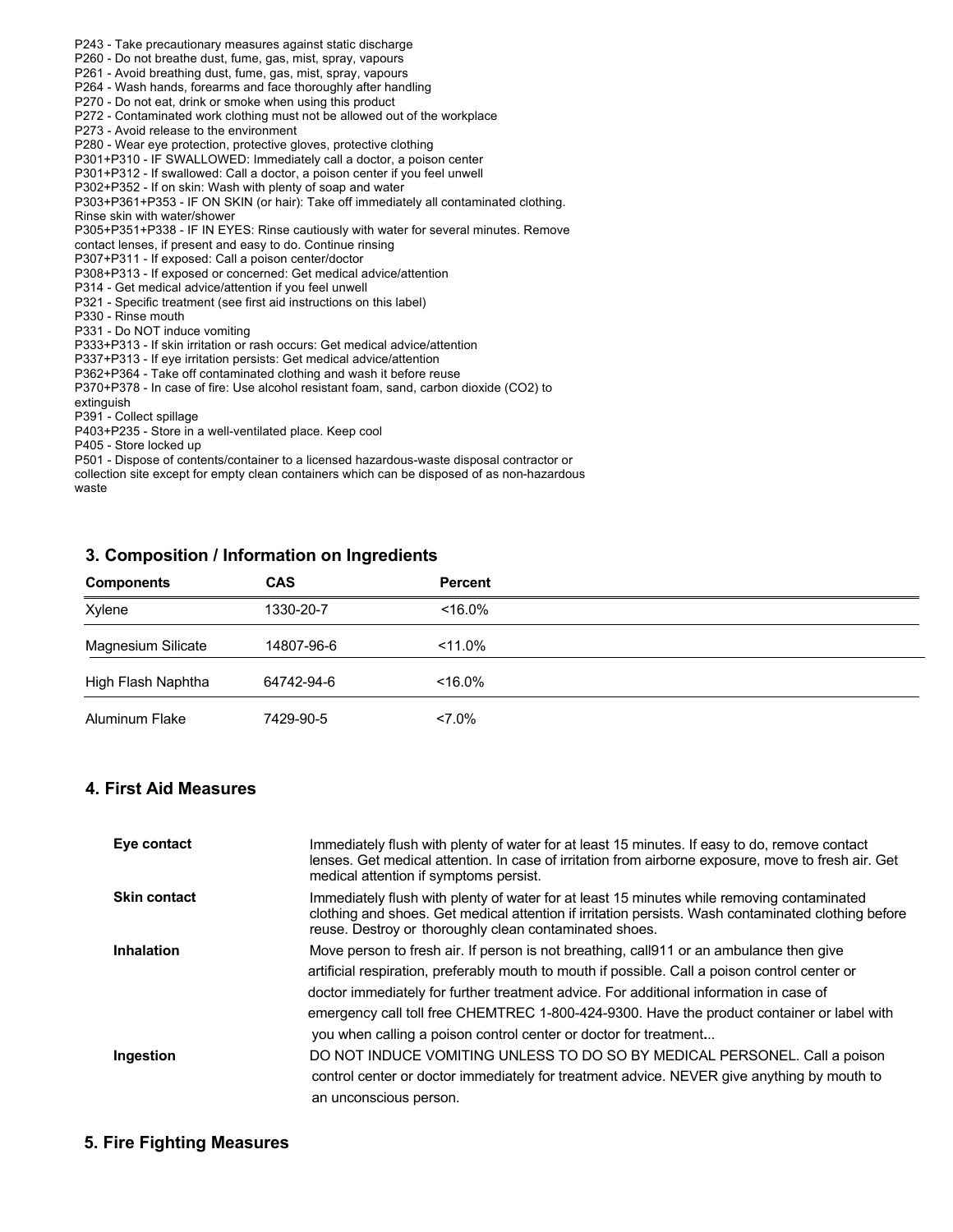**Flammable properties** Flammable, Category 3 Flash Point 77-83 °F.  **Extinguishing media Suitable extinguishing media -** Class B Extinguisher or Class D with low velocity nozzle**,** foam, dry chemical, carbon dioxide, DO NOT USE WATER STREAM OR ANY HALOGENATED AGENTS  **Firefighting equipment/instructions. -** Self-contained breathing apparatus and full protective clothing  **Hazardous combustion products -** Carbon, Aluminum and Silicon oxides.

## **6. Accidental Release Measures**

| <b>Personal precautions</b>      | Ensure adequate ventilation. Wear suitable protective clothing. See Section 8 of the MSDS for<br>Personal Protective Equipment.                                                                                          |
|----------------------------------|--------------------------------------------------------------------------------------------------------------------------------------------------------------------------------------------------------------------------|
| <b>Environmental precautions</b> | Collect using non-sparking equipment and dispose of spillage in accordance with state and local<br>regulations.                                                                                                          |
| <b>Methods for containment</b>   | Dike the spilled material, where this is possible. Prevent entry into waterways, sewer, basements<br>or confined areas.                                                                                                  |
| Methods for cleaning up          | Large Spills: Dike far ahead of liquid spill for later recovery and disposal. Use a non-combustible<br>material like vermiculite, sand or earth to soak up the product and place into a container for later<br>disposal. |
|                                  | Small Spills: Wipe up with absorbent material (e.g. cloth, fleece).                                                                                                                                                      |
|                                  | Never return spills to original containers for re-use. Following product recovery, flush area with<br>water. Clean surface thoroughly to remove residual contamination.                                                  |
| <b>Other information</b>         | Clean up in accordance with all applicable regulations.                                                                                                                                                                  |

## **7. Handling and Storage**

| <b>Handling</b> | Avoid breathing mists or vapors. Avoid contact with eyes, skin, and clothing. Use only with<br>adequate ventilation. Wash thoroughly after handling. Observe good industrial hygiene practices. |
|-----------------|-------------------------------------------------------------------------------------------------------------------------------------------------------------------------------------------------|
| <b>Storage</b>  | Keep in a well-ventilated place. Store in original container at room temperature. Store away from<br>flames and heat. Do not allow to freeze                                                    |

## **8. Exposure Controls / Personal Protection**

# **Occupational exposure limits**

#### **US. ACGIH Threshold Limit Values**

| <b>Components</b>                                                 | <b>Type</b> | Value         |  |
|-------------------------------------------------------------------|-------------|---------------|--|
|                                                                   |             |               |  |
| Xylene (1330-20-7)                                                | <b>STEL</b> | 150 ppm       |  |
|                                                                   | <b>TWA</b>  | $100$ ppm     |  |
| High Flash Naphtha                                                | <b>STEL</b> | 35 ppm        |  |
|                                                                   | <b>TWA</b>  | Not Available |  |
| Magnesium Silicate                                                | <b>STEL</b> | Not Available |  |
|                                                                   | <b>TWA</b>  | Not Available |  |
| Aluminum Flake (7429-90-5)                                        | <b>STEL</b> | Not Available |  |
|                                                                   | <b>TWA</b>  | 10 mg/M3      |  |
| US. OSHA Table Z-1 Limits for Air Contaminants (29 CFR 1910.1000) |             |               |  |
| <b>Components</b>                                                 | Type        | <b>Value</b>  |  |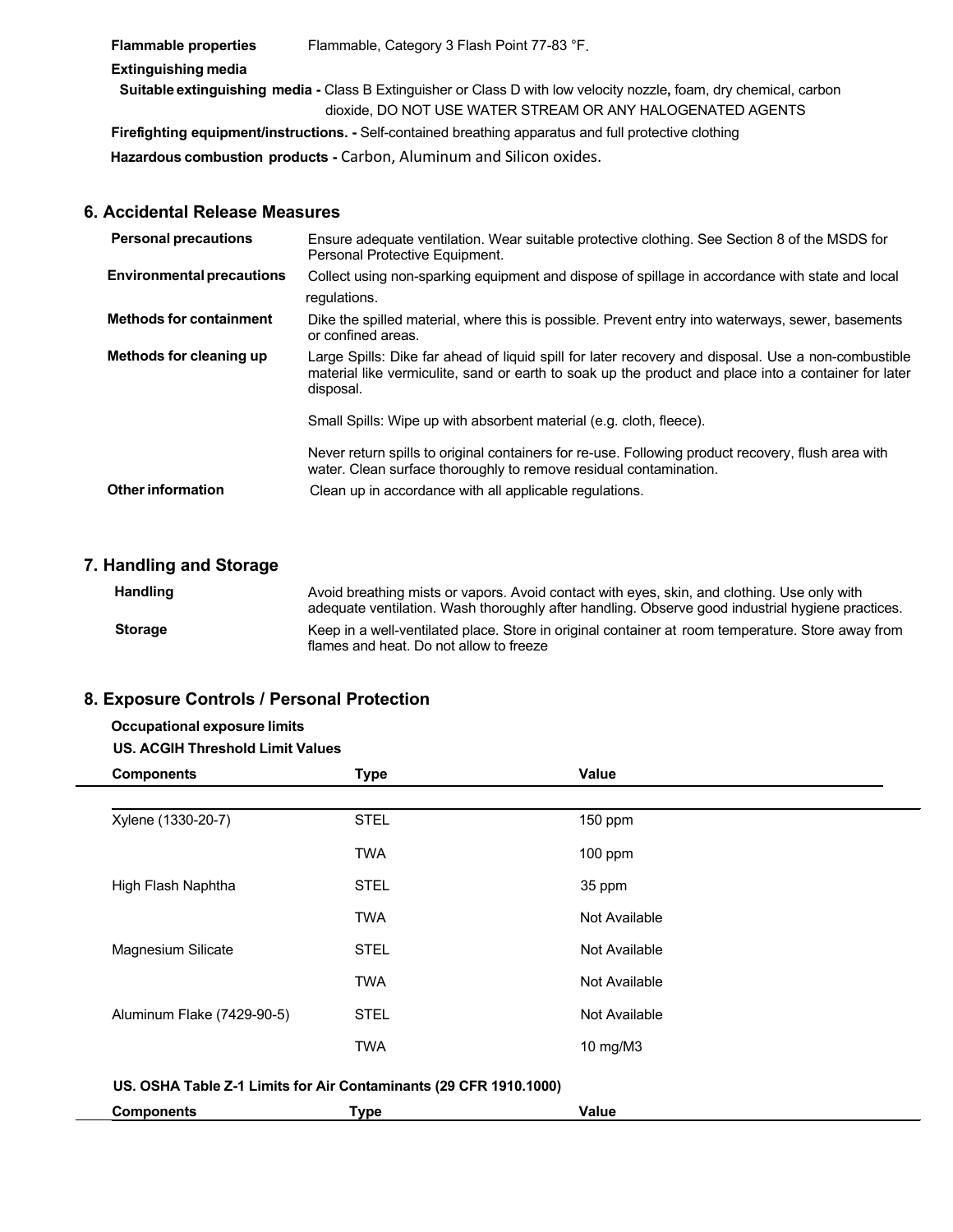| <b>PEL</b>                                                                                                                                                                                                                                                                                                                                                                                                          | $100$ ppm                      |  |
|---------------------------------------------------------------------------------------------------------------------------------------------------------------------------------------------------------------------------------------------------------------------------------------------------------------------------------------------------------------------------------------------------------------------|--------------------------------|--|
| <b>PEL</b>                                                                                                                                                                                                                                                                                                                                                                                                          | Not Established                |  |
| <b>PEL</b>                                                                                                                                                                                                                                                                                                                                                                                                          | 10 mg/M $3$                    |  |
| <b>PEL</b>                                                                                                                                                                                                                                                                                                                                                                                                          | 15 mg/M $3$                    |  |
| <b>Engineering controls</b><br>Ensure adequate ventilation. DO NOT USE in confined areas.                                                                                                                                                                                                                                                                                                                           |                                |  |
|                                                                                                                                                                                                                                                                                                                                                                                                                     |                                |  |
| Wear safety glasses with side shields (or goggles). Wear a full-face respirator, if needed.                                                                                                                                                                                                                                                                                                                         |                                |  |
| Wear chemical-resistant gloves, footwear and protective clothing appropriate for risk of exposure.<br>Contact glove manufacturer for specific information.                                                                                                                                                                                                                                                          |                                |  |
| If engineering controls do not maintain airborne concentrations below recommended exposure<br>limits (where applicable) or to an acceptable level (in countries where exposure limits have not<br>been established), an approved respirator must be worn. Respirator type: Air-purifying respirator<br>with an appropriate, government approved (where applicable), air-purifying filter, cartridge or<br>canister. |                                |  |
|                                                                                                                                                                                                                                                                                                                                                                                                                     | General hygiene considerations |  |

**General hygiene considerations**

Always observe good personal hygiene measures, such as washing after handling the material and before eating, drinking, and/or smoking. Routinely wash work clothing and protective equipment to remove contaminants.

# **9. Physical & Chemical Properties**

| <b>Appearance</b>                                          | Liquid.            |  |
|------------------------------------------------------------|--------------------|--|
| Color                                                      | Metallic Blue Gray |  |
| Odor                                                       | Pleasant.          |  |
| Odor threshold                                             | Not available.     |  |
| <b>Physical state</b>                                      | Liquid.            |  |
| Form                                                       | Liquid.            |  |
| рH                                                         | Not Applicable     |  |
| <b>Melting point</b>                                       | Not Applicable.    |  |
| <b>Freezing point</b>                                      | Not Applicable.    |  |
| <b>Boiling point</b>                                       | 244 °F             |  |
| <b>Flash point</b>                                         | 77-83 °F.          |  |
| <b>Evaporation rate</b>                                    | Faster than water. |  |
| Flammability limits in air, upper,<br>% by volume          |                    |  |
| Flammability limits in air, lower,                         | $0.9\%$ by volume  |  |
| <b>Vapor Pressure</b>                                      | Unknown            |  |
| <b>Vapor density</b>                                       | Heavier than air   |  |
| <b>Specific gravity</b>                                    | Below 1.2          |  |
| <b>Solubility (water)</b>                                  | Not Soluble.       |  |
| Partition coefficient (n-octanol/water) No data available. |                    |  |
| <b>Auto-ignition temperature</b>                           | Not available.     |  |
| <b>Decomposition temperature</b>                           | Not available.     |  |

# **10. Chemical Stability & Reactivity Information**

| <b>Chemical stability</b>  | Material is stable under normal conditions.                             |
|----------------------------|-------------------------------------------------------------------------|
| <b>Conditions to avoid</b> | Contact with flames and high heat.                                      |
| Incompatible materials     | Water, strong acids and alkalis. Halogenated hydrocarbons and oxidizers |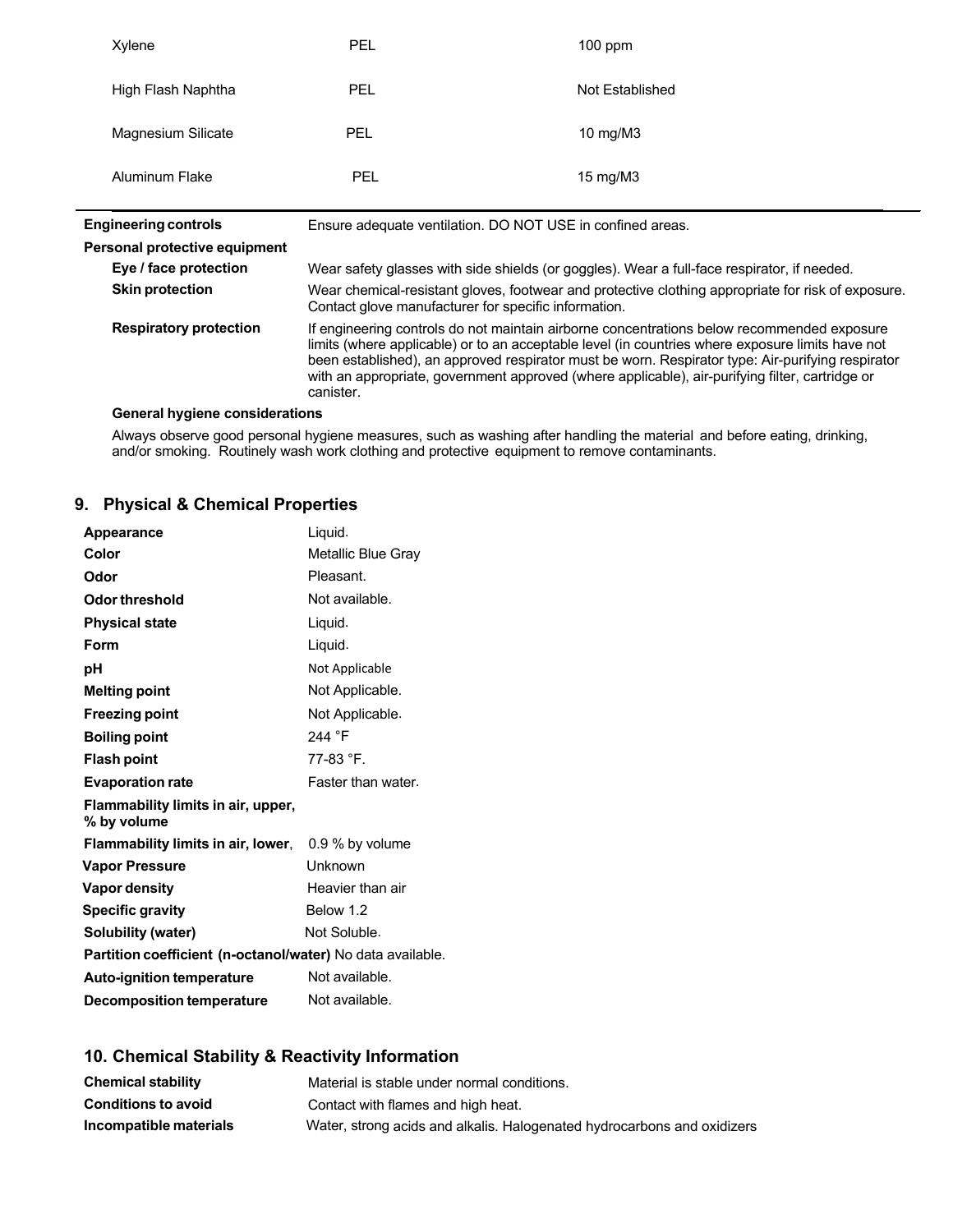**Hazardous decomposition products -** Aluminum**,** Silicon and Carbon Oxides **Possibility of hazardous reactions -** Hazardous decomposition will not occur

## **11. Toxicological Information**

| <b>Toxicological data</b>                    |                                                                                   |                                                                                                        |
|----------------------------------------------|-----------------------------------------------------------------------------------|--------------------------------------------------------------------------------------------------------|
| <b>Components</b>                            | <b>Test</b>                                                                       | <b>Results</b>                                                                                         |
| Xylene                                       | <b>Acute Dermal</b>                                                               | LD50 1240 mg/Kg                                                                                        |
|                                              | <b>Acute Oral</b>                                                                 | LD50 5000 mg/Kg                                                                                        |
| High Flash Naphtha                           | <b>Acute Dermal</b>                                                               | LD50 3160 mg.Kg                                                                                        |
|                                              | <b>Acute Oral</b>                                                                 | LD50 3000 mg.Kg                                                                                        |
| Magnesium Silicate                           | <b>Acute Oral</b>                                                                 | LD50 10,000 mg/Kg                                                                                      |
| Aluminum Flake                               | <b>Acute Data</b>                                                                 | Not Available                                                                                          |
| <b>Acute effects</b><br><b>Local effects</b> |                                                                                   | Causes skin and eye irritation. Mist or vapor irritating to eyes and respiratory and digestive tracts. |
|                                              | US ACGIH Threshold Limit Values: Skin designation - Can be absorbed through skin. |                                                                                                        |
| <b>Sensitization</b>                         | This material has a low potential to cause allergic skin reactions.               |                                                                                                        |
| Carcinogenicity                              | This product is not considered to be a carcinogen by IARC, ACGIH, NTP, or OSHA.   |                                                                                                        |

## **12. Ecological Information**

**Ecotoxicological data -** Not expected to be harmful to aquatic organisms

**Ecotoxicity** - Not expected to be harmful to aquatic organisms. **Persistence and degradability -** Unknown **Bioaccumulation / Accumulation -** Unknown **Partition coefficient (n-octanol/water) -** Unknown **Mobility in environmental media -** No ecotoxicity known or available

## **13. Disposal Considerations**

**Disposal instructions** Dispose of container in accordance with all local /regional/national/international regulations. **Contaminatedpackaging** Since emptied containers may retain product residue, follow label warnings and disposal procedures.

# **14. Transport Information**

**UN Number - UN1263 UN Proper Shipping Name - PAINT Transport Hazard Classes \ DOT (Domestic Surface Transportation - Proper Shipping Name - PAINT**